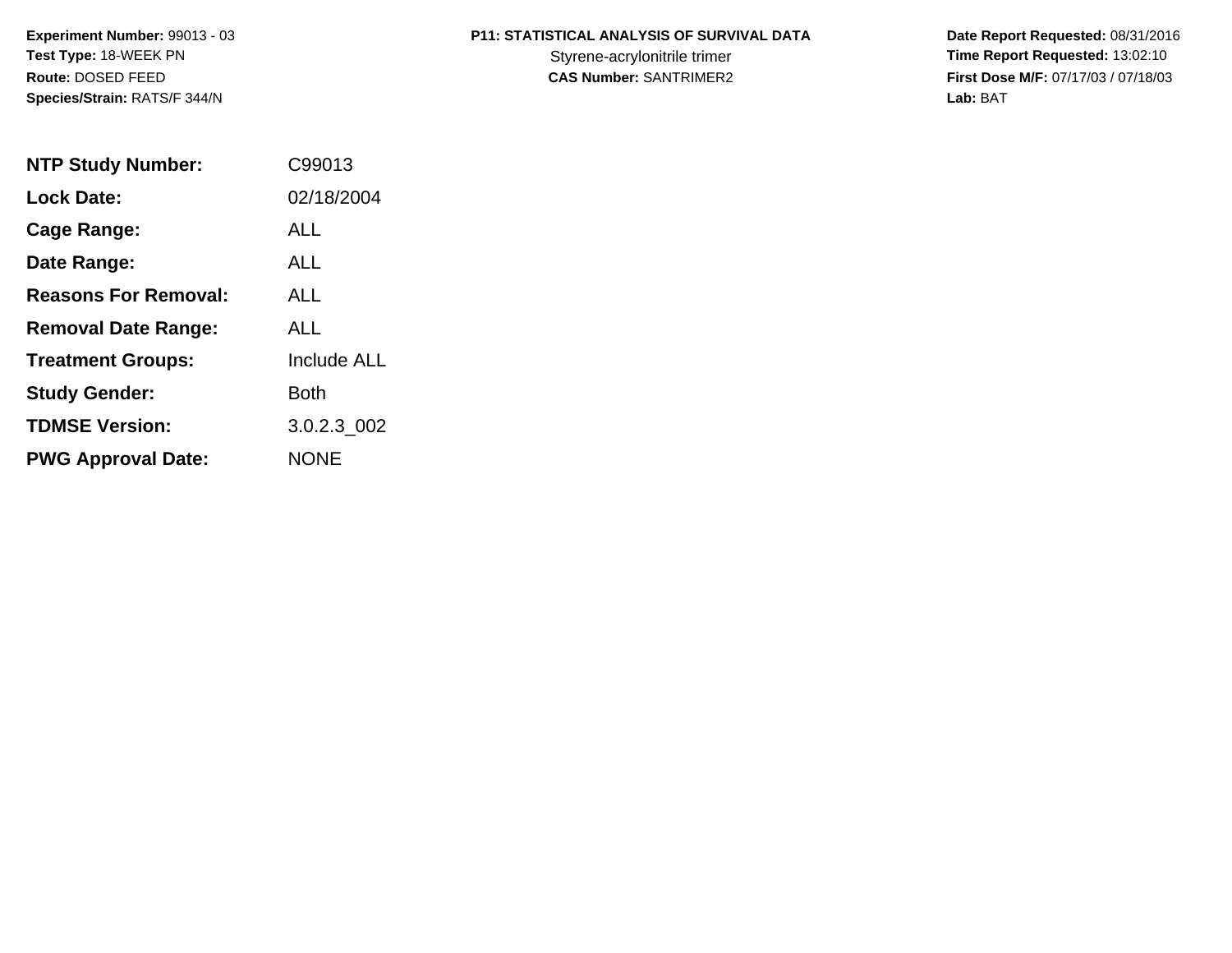**Date Report Requested:** 08/31/2016 Styrene-acrylonitrile trimer<br>
CAS Number: SANTRIMER2<br>
CAS Number: SANTRIMER2<br>
Tirst Dose M/F: 07/17/03 / 07/18/03 **First Dose M/F:** 07/17/03 / 07/18/03<br>Lab: BAT **Lab:** BAT

## **MALE RATS**

FIRST TERMINAL SACRIFICE AT **92** DAYS

INDIVIDUAL SURVIVAL TIMES (DAYS)

| $DOSE = 0$ PPM             |                     |                   |                    |
|----------------------------|---------------------|-------------------|--------------------|
| <b>TOTAL 10</b>            | UNCENSORED DEATHS 0 | CENSORED DEATHS 0 | <b>TERMINAL 10</b> |
| UNCENSORED DEATH DAYS      |                     |                   |                    |
| None                       |                     |                   |                    |
| <b>CENSORED DEATH DAYS</b> |                     |                   |                    |
| None                       |                     |                   |                    |
| $DOSE = 100$ PPM           |                     |                   |                    |
| <b>TOTAL 10</b>            | UNCENSORED DEATHS 0 | CENSORED DEATHS 0 | <b>TERMINAL 10</b> |
| UNCENSORED DEATH DAYS      |                     |                   |                    |
| None                       |                     |                   |                    |
| <b>CENSORED DEATH DAYS</b> |                     |                   |                    |
| None                       |                     |                   |                    |
| $DOSE = 200$ PPM           |                     |                   |                    |
| <b>TOTAL 10</b>            | UNCENSORED DEATHS 0 | CENSORED DEATHS 0 | <b>TERMINAL 10</b> |
| UNCENSORED DEATH DAYS      |                     |                   |                    |
| None                       |                     |                   |                    |
| <b>CENSORED DEATH DAYS</b> |                     |                   |                    |
| None                       |                     |                   |                    |
| $DOSE = 400$ PPM           |                     |                   |                    |
| TOTAL 10                   | UNCENSORED DEATHS 0 | CENSORED DEATHS 0 | <b>TERMINAL 10</b> |
| UNCENSORED DEATH DAYS      |                     |                   |                    |
| None                       |                     |                   |                    |
| <b>CENSORED DEATH DAYS</b> |                     |                   |                    |
| None                       |                     |                   |                    |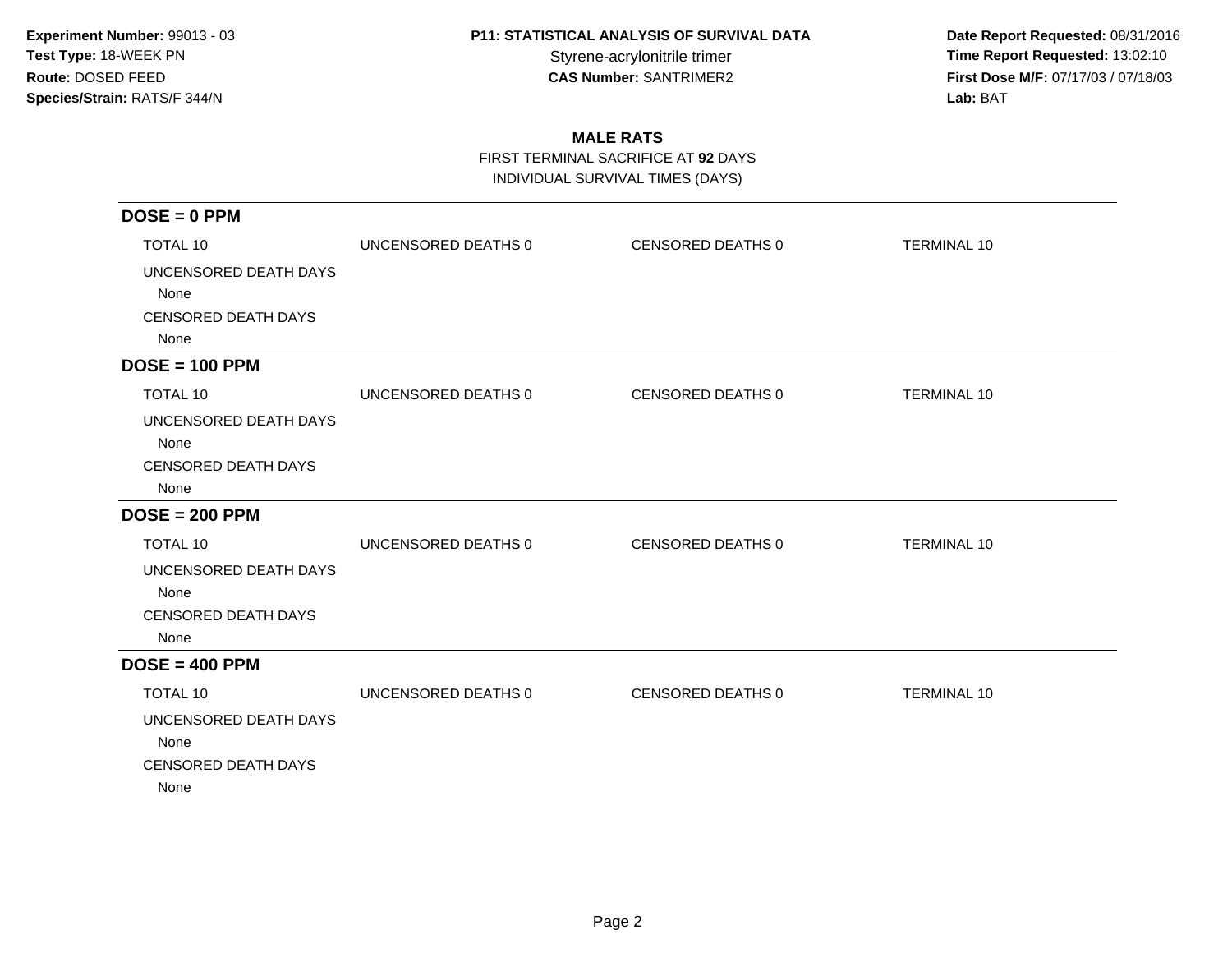**Date Report Requested:** 08/31/2016 Styrene-acrylonitrile trimer<br> **CAS Number:** SANTRIMER2 **Time Report Requested:** 13:02:10<br> **Time Report Requested:** 13:02:10 **First Dose M/F:** 07/17/03 / 07/18/03<br>Lab: BAT **Lab:** BAT

## **MALE RATS**

 FIRST TERMINAL SACRIFICE AT **92** DAYSINDIVIDUAL SURVIVAL TIMES (DAYS)

| TOTAL 10<br>UNCENSORED DEATHS 0<br>CENSORED DEATHS 0<br><b>TERMINAL 10</b><br>UNCENSORED DEATH DAYS<br>None<br><b>CENSORED DEATH DAYS</b><br>None<br>TOTAL 10<br>UNCENSORED DEATHS 0<br>CENSORED DEATHS 0<br><b>TERMINAL 10</b><br>UNCENSORED DEATH DAYS<br>None<br><b>CENSORED DEATH DAYS</b> |                  |  |  |
|------------------------------------------------------------------------------------------------------------------------------------------------------------------------------------------------------------------------------------------------------------------------------------------------|------------------|--|--|
| $DOSE = 1600$ PPM                                                                                                                                                                                                                                                                              | $DOSE = 800$ PPM |  |  |
|                                                                                                                                                                                                                                                                                                |                  |  |  |
|                                                                                                                                                                                                                                                                                                |                  |  |  |
|                                                                                                                                                                                                                                                                                                |                  |  |  |
|                                                                                                                                                                                                                                                                                                |                  |  |  |
|                                                                                                                                                                                                                                                                                                |                  |  |  |
|                                                                                                                                                                                                                                                                                                |                  |  |  |
|                                                                                                                                                                                                                                                                                                |                  |  |  |
|                                                                                                                                                                                                                                                                                                |                  |  |  |
|                                                                                                                                                                                                                                                                                                | None             |  |  |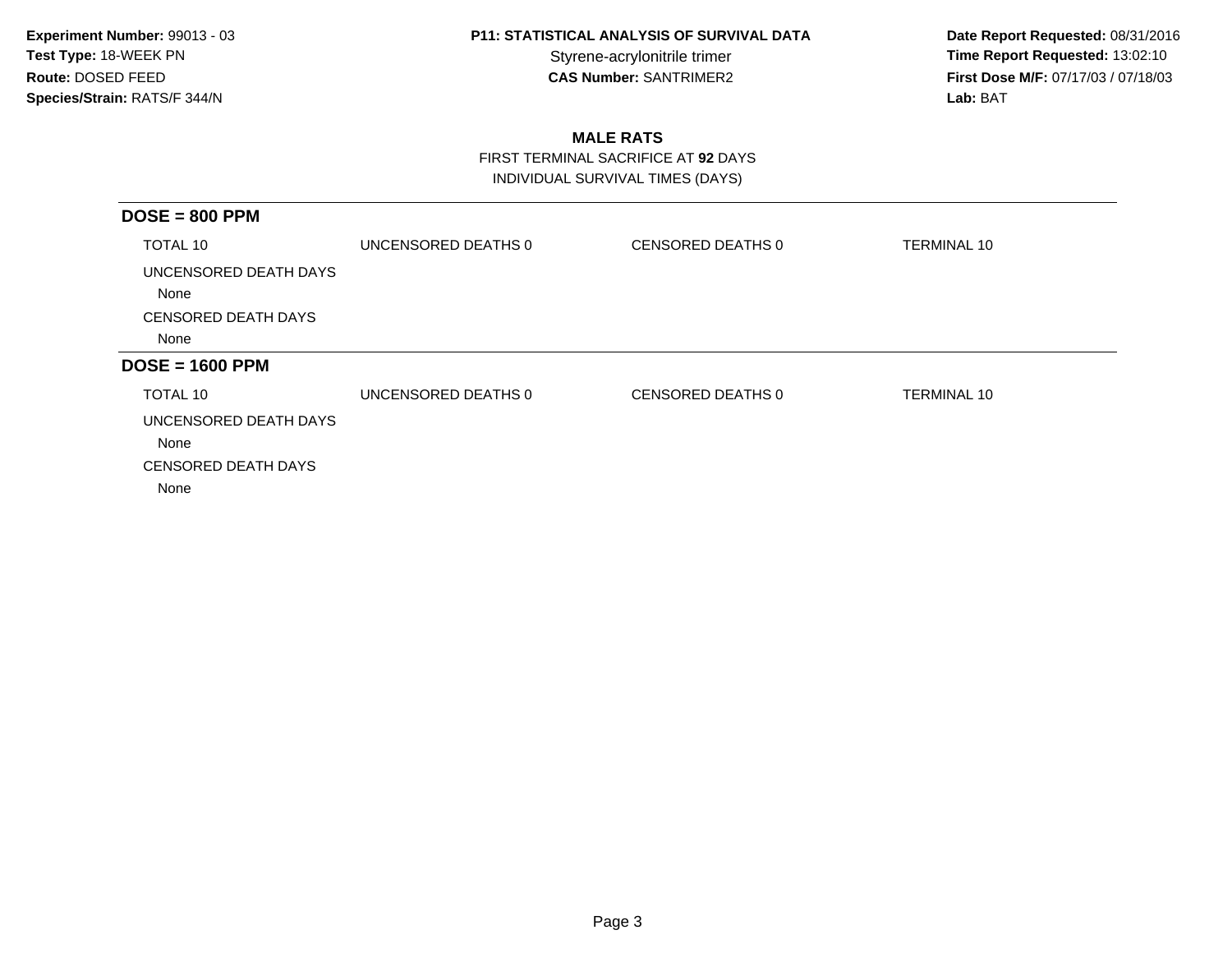**Experiment Number:** 99013 - 03**Test Type:** 18-WEEK PN**Route:** DOSED FEED**Species/Strain:** RATS/F 344/N

# **P11: STATISTICAL ANALYSIS OF SURVIVAL DATA**

 **Date Report Requested:** 08/31/2016 Styrene-acrylonitrile trimer<br> **CAS Number:** SANTRIMER2<br> **CAS Number:** SANTRIMER2<br> **Time Report Requested:** 13:02:10<br> **First Dose M/F:** 07/17/03 / 07/18/03 **First Dose M/F:** 07/17/03 / 07/18/03<br>**Lab:** BAT **Lab:** BAT

## **MALE RATS**

FIRST TERMINAL SACRIFICE AT **92** DAYS

|                 | <b>KAPLAN-MEIER SURVIVAL PROBABILITY ESTIMATES (%)</b> |       |       |       |       |       |       |       |       |       |  |
|-----------------|--------------------------------------------------------|-------|-------|-------|-------|-------|-------|-------|-------|-------|--|
| <b>DOSE</b>     | <b>TIME (DAYS)</b>                                     |       |       |       |       |       |       |       |       |       |  |
|                 | 10                                                     | 20    | 30    | 40    | 50    | 60    | 70    | 80    | 90    | 92(A) |  |
| 0 PPM           | 100.0                                                  | 100.0 | 100.0 | 100.0 | 100.0 | 100.0 | 100.0 | 100.0 | 100.0 | 100.0 |  |
| <b>100 PPM</b>  | 100.0                                                  | 100.0 | 100.0 | 100.0 | 100.0 | 100.0 | 100.0 | 100.0 | 100.0 | 100.0 |  |
| <b>200 PPM</b>  | 100.0                                                  | 100.0 | 100.0 | 100.0 | 100.0 | 100.0 | 100.0 | 100.0 | 100.0 | 100.0 |  |
| <b>400 PPM</b>  | 100.0                                                  | 100.0 | 100.0 | 100.0 | 100.0 | 100.0 | 100.0 | 100.0 | 100.0 | 100.0 |  |
| <b>800 PPM</b>  | 100.0                                                  | 100.0 | 100.0 | 100.0 | 100.0 | 100.0 | 100.0 | 100.0 | 100.0 | 100.0 |  |
| <b>1600 PPM</b> | 100.0                                                  | 100.0 | 100.0 | 100.0 | 100.0 | 100.0 | 100.0 | 100.0 | 100.0 | 100.0 |  |

<sup>(</sup>A) FIRST TERMINAL SACRIFICE<br>(B) THE FIRST ENTRY IS THE TREND TEST (TARONE, 1975) RESULT. SUBSEQUENT ENTRIES ARE THE RESULTS OF PAIRWISE TESTS (COX, 1972). NEGATIVE TRENDS ARE INDICATED BY "N".<br>(C) MEAN OF ALL UNCENSORED D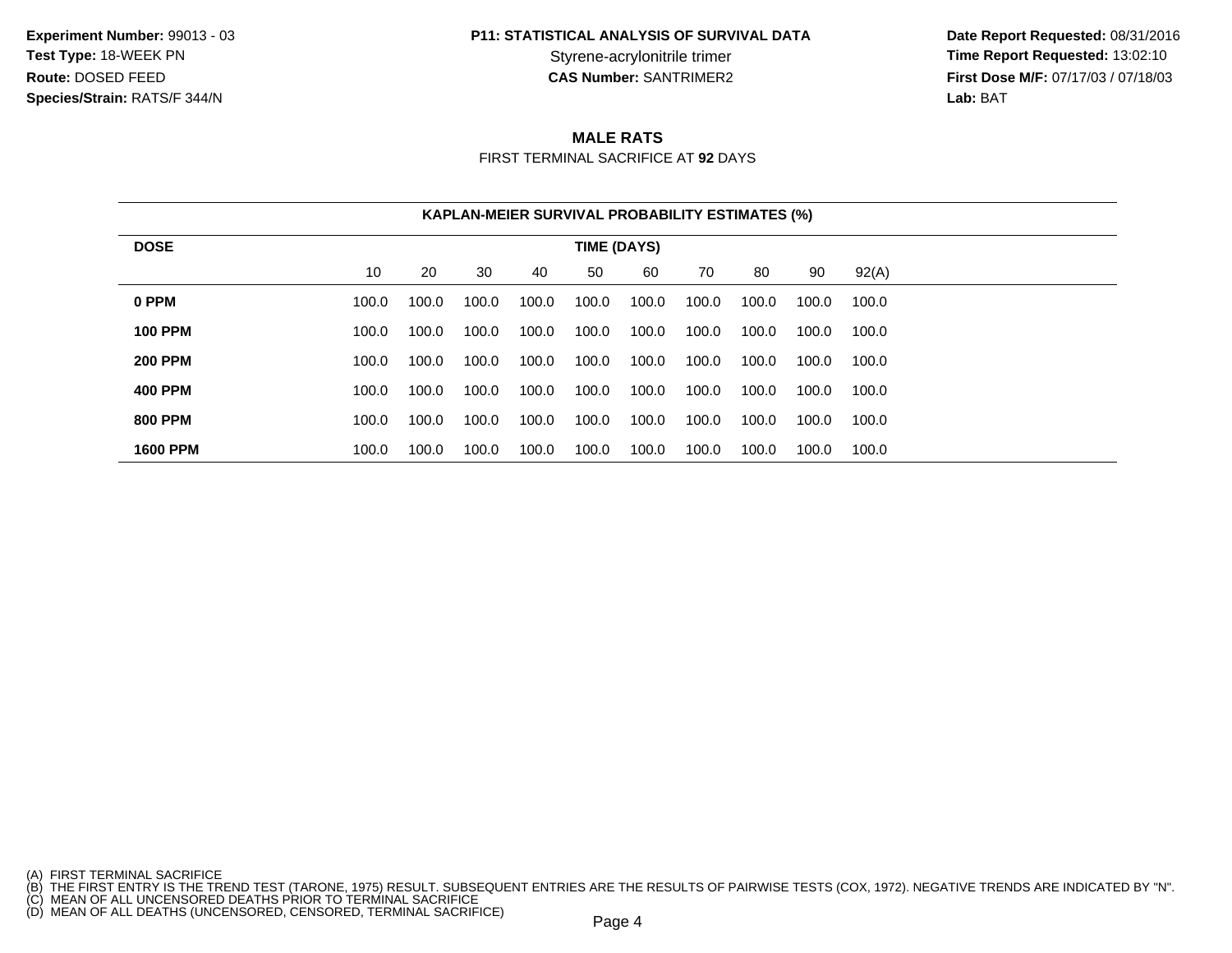**Date Report Requested:** 08/31/2016 Styrene-acrylonitrile trimer<br> **CAS Number:** SANTRIMER2<br> **CAS Number:** SANTRIMER2<br> **Time Report Requested:** 13:02:10<br> **First Dose M/F:** 07/17/03 / 07/18/03 **First Dose M/F:** 07/17/03 / 07/18/03<br>**Lab:** BAT **Lab:** BAT

### **MALE RATS**

FIRST TERMINAL SACRIFICE AT **92** DAYS

#### **SURVIVAL SUMMARY STATISTICS**

| <b>DOSE</b>                                                         | 0 PPM         | 100 PPM       | 200 PPM       | 400 PPM       |
|---------------------------------------------------------------------|---------------|---------------|---------------|---------------|
| SURVIVAL AT END OF STUDY<br>(KAPLAN-MEIER)                          | 100.0%        | 100.0%        | 100.0%        | 100.0%        |
| <b>SIGNIFICANCE (B)</b><br>(LIFE TABLE)                             | -----         | -----         | -----         | $- - - - -$   |
| <b>MEAN DAY OF</b><br><b>NATURAL DEATHS (C)</b><br>(STANDARD ERROR) | (.)           | ١.            |               | ι٠,           |
| <b>MEAN LIFE SPAN (D)</b><br>(STANDARD ERROR)                       | 92.0<br>(0.0) | 92.0<br>(0.0) | 92.0<br>(0.0) | 92.0<br>(0.0) |

| <b>DOSE</b>                                                         | 800 PPM       | 1600 PPM           |  |
|---------------------------------------------------------------------|---------------|--------------------|--|
| SURVIVAL AT END OF STUDY<br>(KAPLAN-MEIER)                          | 100.0%        | 100.0%             |  |
| <b>SIGNIFICANCE (B)</b><br>(LIFE TABLE)                             | -----         | -----              |  |
| <b>MEAN DAY OF</b><br><b>NATURAL DEATHS (C)</b><br>(STANDARD ERROR) | (.)           | $\left( . \right)$ |  |
| <b>MEAN LIFE SPAN (D)</b><br>(STANDARD ERROR)                       | 92.0<br>(0.0) | 92.0<br>(0.0)      |  |

<sup>(</sup>A) FIRST TERMINAL SACRIFICE<br>(B) THE FIRST ENTRY IS THE TREND TEST (TARONE, 1975) RESULT. SUBSEQUENT ENTRIES ARE THE RESULTS OF PAIRWISE TESTS (COX, 1972). NEGATIVE TRENDS ARE INDICATED BY "N".<br>(C) MEAN OF ALL UNCENSORED D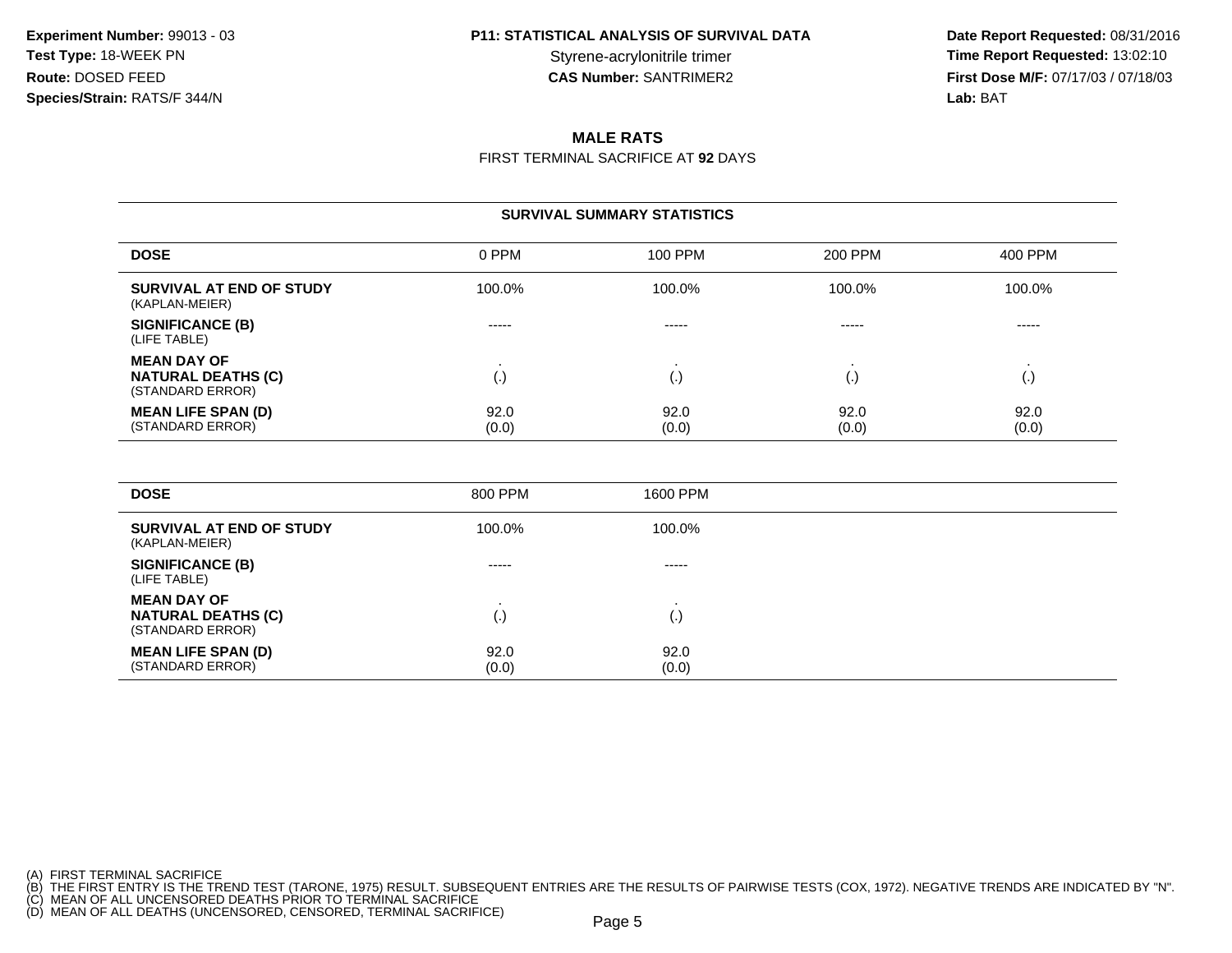**Date Report Requested:** 08/31/2016 Styrene-acrylonitrile trimer<br>
CAS Number: SANTRIMER2<br>
CAS Number: SANTRIMER2<br>
Tirst Dose M/F: 07/17/03 / 07/18/03 **First Dose M/F:** 07/17/03 / 07/18/03<br>Lab: BAT **Lab:** BAT

### **FEMALE RATS**

FIRST TERMINAL SACRIFICE AT **92** DAYS

INDIVIDUAL SURVIVAL TIMES (DAYS)

| $DOSE = 0$ PPM             |                     |                   |                    |
|----------------------------|---------------------|-------------------|--------------------|
| TOTAL 10                   | UNCENSORED DEATHS 0 | CENSORED DEATHS 0 | <b>TERMINAL 10</b> |
| UNCENSORED DEATH DAYS      |                     |                   |                    |
| None                       |                     |                   |                    |
| <b>CENSORED DEATH DAYS</b> |                     |                   |                    |
| None                       |                     |                   |                    |
| $DOSE = 100$ PPM           |                     |                   |                    |
| TOTAL 10                   | UNCENSORED DEATHS 0 | CENSORED DEATHS 0 | <b>TERMINAL 10</b> |
| UNCENSORED DEATH DAYS      |                     |                   |                    |
| None                       |                     |                   |                    |
| <b>CENSORED DEATH DAYS</b> |                     |                   |                    |
| None                       |                     |                   |                    |
| $DOSE = 200$ PPM           |                     |                   |                    |
| <b>TOTAL 10</b>            | UNCENSORED DEATHS 0 | CENSORED DEATHS 0 | <b>TERMINAL 10</b> |
| UNCENSORED DEATH DAYS      |                     |                   |                    |
| None                       |                     |                   |                    |
| <b>CENSORED DEATH DAYS</b> |                     |                   |                    |
| None                       |                     |                   |                    |
| $DOSE = 400$ PPM           |                     |                   |                    |
| TOTAL 10                   | UNCENSORED DEATHS 0 | CENSORED DEATHS 0 | <b>TERMINAL 10</b> |
| UNCENSORED DEATH DAYS      |                     |                   |                    |
| None                       |                     |                   |                    |
| <b>CENSORED DEATH DAYS</b> |                     |                   |                    |
| None                       |                     |                   |                    |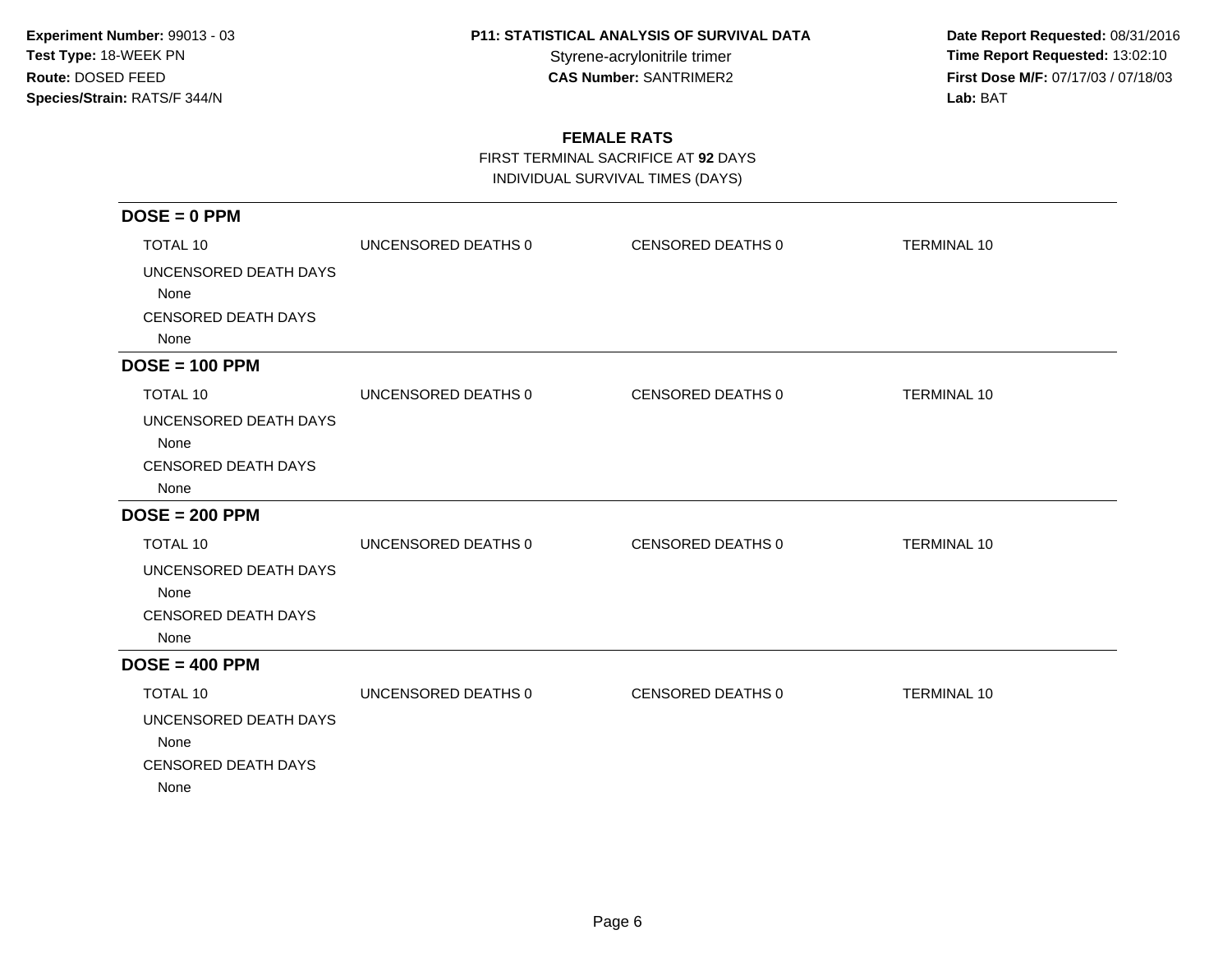**Date Report Requested:** 08/31/2016 Styrene-acrylonitrile trimer<br> **CAS Number:** SANTRIMER2 **Time Report Requested:** 13:02:10<br> **Time Report Requested:** 13:02:10 **First Dose M/F:** 07/17/03 / 07/18/03<br>Lab: BAT **Lab:** BAT

### **FEMALE RATS**

 FIRST TERMINAL SACRIFICE AT **92** DAYSINDIVIDUAL SURVIVAL TIMES (DAYS)

| $DOSE = 800$ PPM              |                     |                   |                    |
|-------------------------------|---------------------|-------------------|--------------------|
| TOTAL 10                      | UNCENSORED DEATHS 0 | CENSORED DEATHS 0 | TERMINAL 10        |
| UNCENSORED DEATH DAYS<br>None |                     |                   |                    |
| <b>CENSORED DEATH DAYS</b>    |                     |                   |                    |
| None                          |                     |                   |                    |
| $DOSE = 1600$ PPM             |                     |                   |                    |
| TOTAL 10                      | UNCENSORED DEATHS 0 | CENSORED DEATHS 0 | <b>TERMINAL 10</b> |
| UNCENSORED DEATH DAYS         |                     |                   |                    |
| None                          |                     |                   |                    |
| <b>CENSORED DEATH DAYS</b>    |                     |                   |                    |
| None                          |                     |                   |                    |
|                               |                     |                   |                    |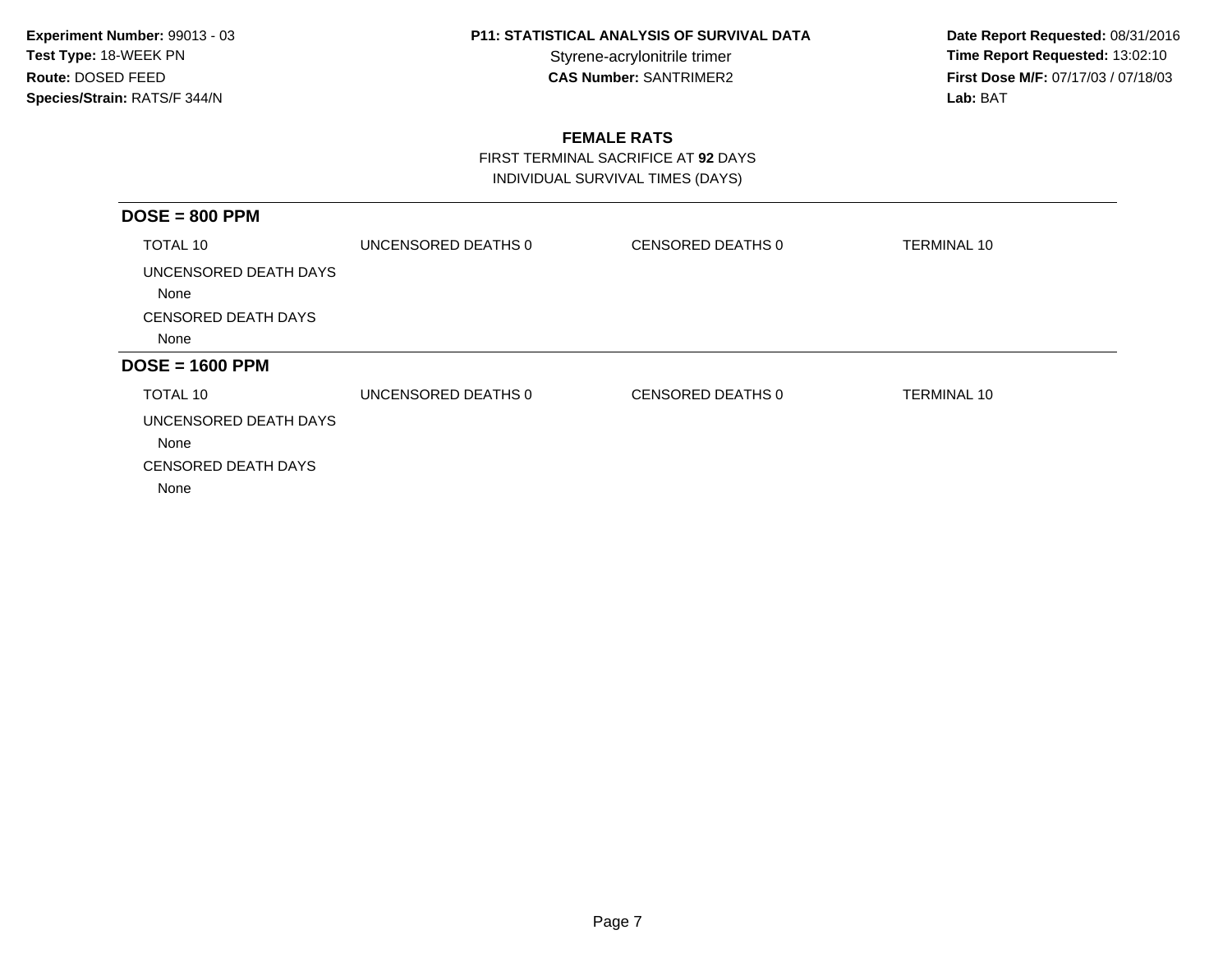**Experiment Number:** 99013 - 03**Test Type:** 18-WEEK PN**Route:** DOSED FEED**Species/Strain:** RATS/F 344/N

# **P11: STATISTICAL ANALYSIS OF SURVIVAL DATA**

 **Date Report Requested:** 08/31/2016 Styrene-acrylonitrile trimer<br> **CAS Number:** SANTRIMER2<br> **CAS Number:** SANTRIMER2<br> **Time Report Requested:** 13:02:10<br> **First Dose M/F:** 07/17/03 / 07/18/03 **First Dose M/F:** 07/17/03 / 07/18/03<br>**Lab:** BAT **Lab:** BAT

#### **FEMALE RATS**

FIRST TERMINAL SACRIFICE AT **92** DAYS

|                                   | <b>KAPLAN-MEIER SURVIVAL PROBABILITY ESTIMATES (%)</b> |       |       |       |       |       |       |       |       |       |  |
|-----------------------------------|--------------------------------------------------------|-------|-------|-------|-------|-------|-------|-------|-------|-------|--|
| <b>DOSE</b><br><b>TIME (DAYS)</b> |                                                        |       |       |       |       |       |       |       |       |       |  |
|                                   | 10                                                     | 20    | 30    | 40    | 50    | 60    | 70    | 80    | 90    | 92(A) |  |
| 0 PPM                             | 100.0                                                  | 100.0 | 100.0 | 100.0 | 100.0 | 100.0 | 100.0 | 100.0 | 100.0 | 100.0 |  |
| <b>100 PPM</b>                    | 100.0                                                  | 100.0 | 100.0 | 100.0 | 100.0 | 100.0 | 100.0 | 100.0 | 100.0 | 100.0 |  |
| <b>200 PPM</b>                    | 100.0                                                  | 100.0 | 100.0 | 100.0 | 100.0 | 100.0 | 100.0 | 100.0 | 100.0 | 100.0 |  |
| <b>400 PPM</b>                    | 100.0                                                  | 100.0 | 100.0 | 100.0 | 100.0 | 100.0 | 100.0 | 100.0 | 100.0 | 100.0 |  |
| <b>800 PPM</b>                    | 100.0                                                  | 100.0 | 100.0 | 100.0 | 100.0 | 100.0 | 100.0 | 100.0 | 100.0 | 100.0 |  |
| <b>1600 PPM</b>                   | 100.0                                                  | 100.0 | 100.0 | 100.0 | 100.0 | 100.0 | 100.0 | 100.0 | 100.0 | 100.0 |  |

- 
- 

<sup>(</sup>A) FIRST TERMINAL SACRIFICE<br>(B) THE FIRST ENTRY IS THE TREND TEST (TARONE, 1975) RESULT. SUBSEQUENT ENTRIES ARE THE RESULTS OF PAIRWISE TESTS (COX, 1972). NEGATIVE TRENDS ARE INDICATED BY "N".<br>(C) MEAN OF ALL UNCENSORED D